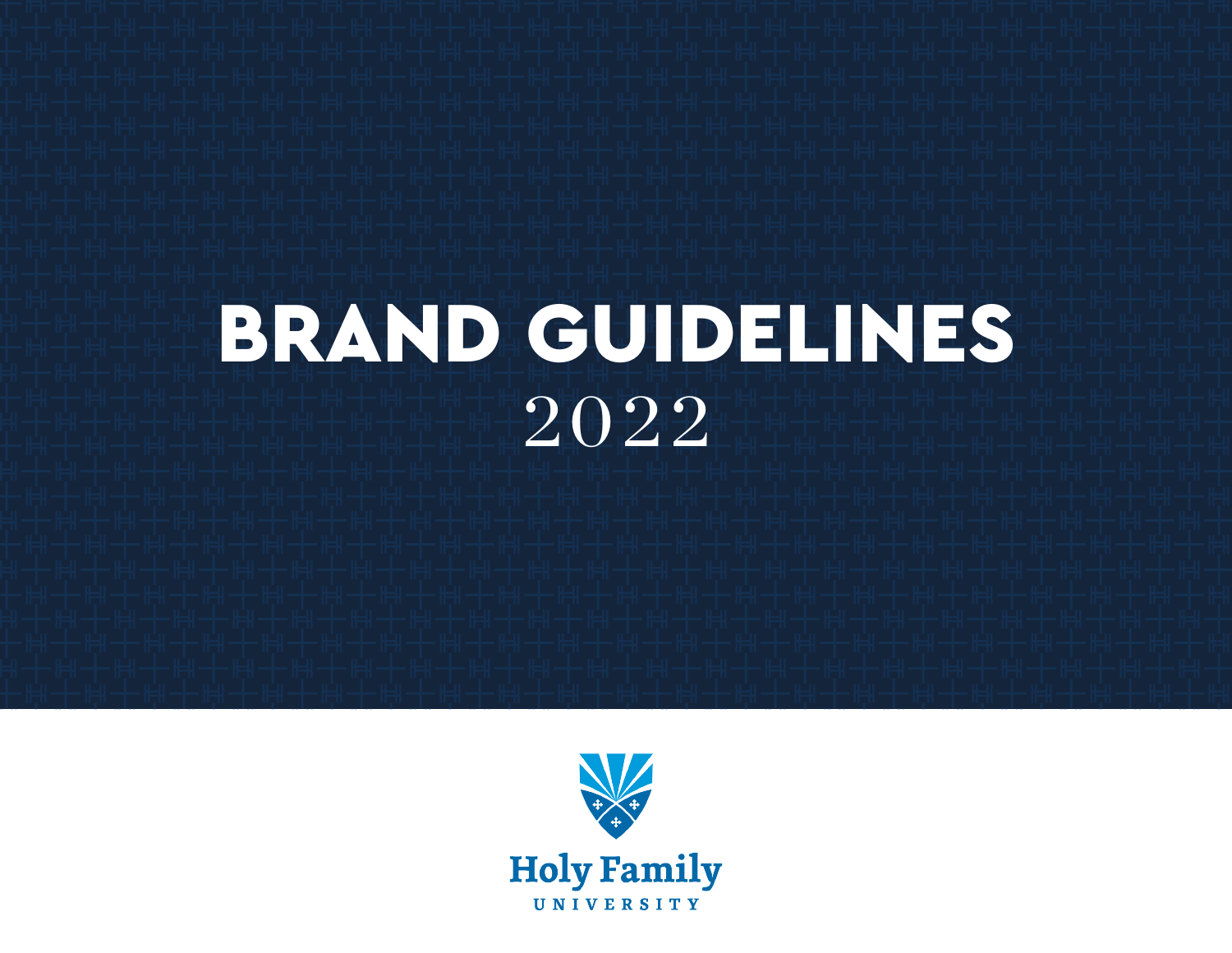

**Logo**

This is the logo. This is used for any Holy Family University communications internally or externally.



Vertical Option



Horizontal **Option** 

**Seal** The seal is reserved for Academic achievements or accomplishments.

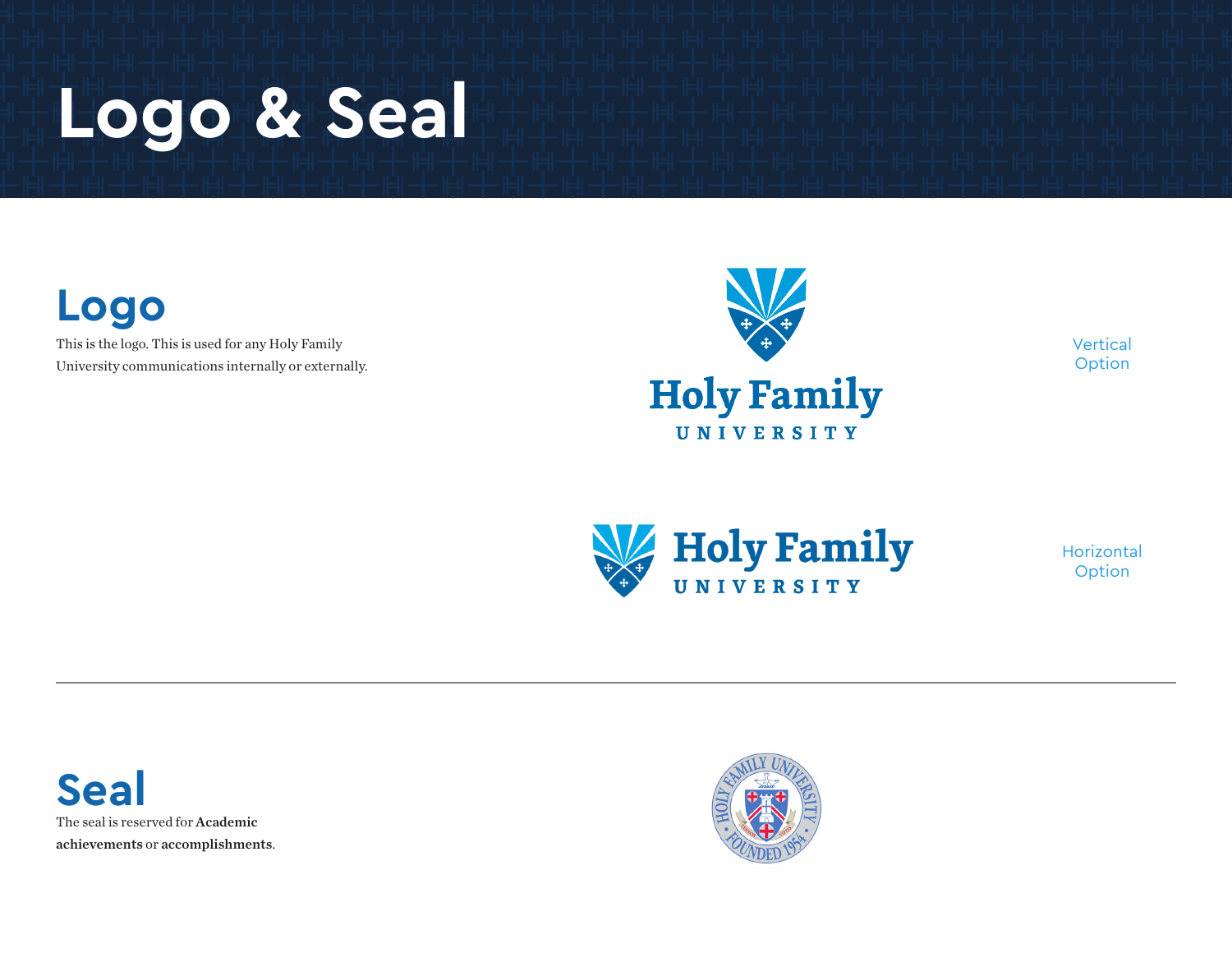### **Logo Details**

### **Logo Spacing**

Always position the Holy Family University logo for maximum impact and give it plenty of room to "breathe".

This will ensure the logo's legability and create a sense of presence.

Consider the clear space as a "frame" around the logo.

#### **Clear Space**

The clear space in the diagrams to the right show the minimum amount of clear space that should surround the logo at all times. This separates it at a minimum from other elements such as headlines, text, and images.

As shown, the clear space is equal to the height of the "H" and "F" of the logo. (e.g., the "H" in Holy Family).



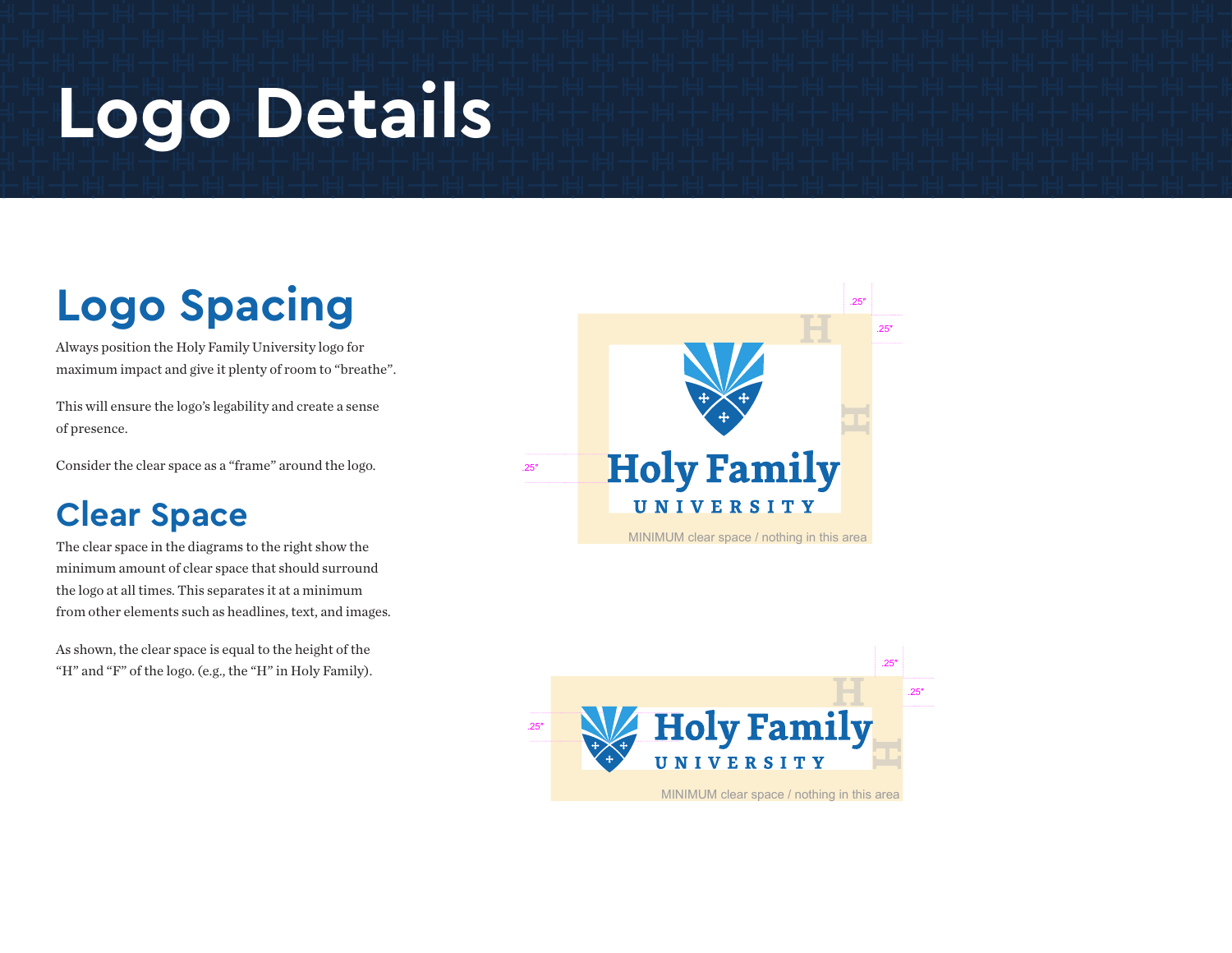## **Logo Misuses**

### **Common Misuses**

The integrity of the logo must be retained at all times. Do not stretch, condesnse, or otherwise abstract the logo. Any modification of the logo diminishes the impact. Some common misues are shown here. Please contact Jay Soda at jsoda@holyfamily.edu or x.3338 with any questions.



**Do** NOT **change the color of the logo.**



**Do** NOT **place the logo on a busy pattern or image.**





**Do** NOT **distort the logo. Do** NOT **rearrange or alter the symbol and logotype.**



**Do** NOT **use the symbol by itself in place of the logo.**





**Do** NOT **use text alone. Do** NOT **place the logo on a background that reduces its legibility. Use the white logo on dark backgrounds.**



#### CLOTHING

- **use color logo on white material**
- **use white logo (PNG) on any color material.**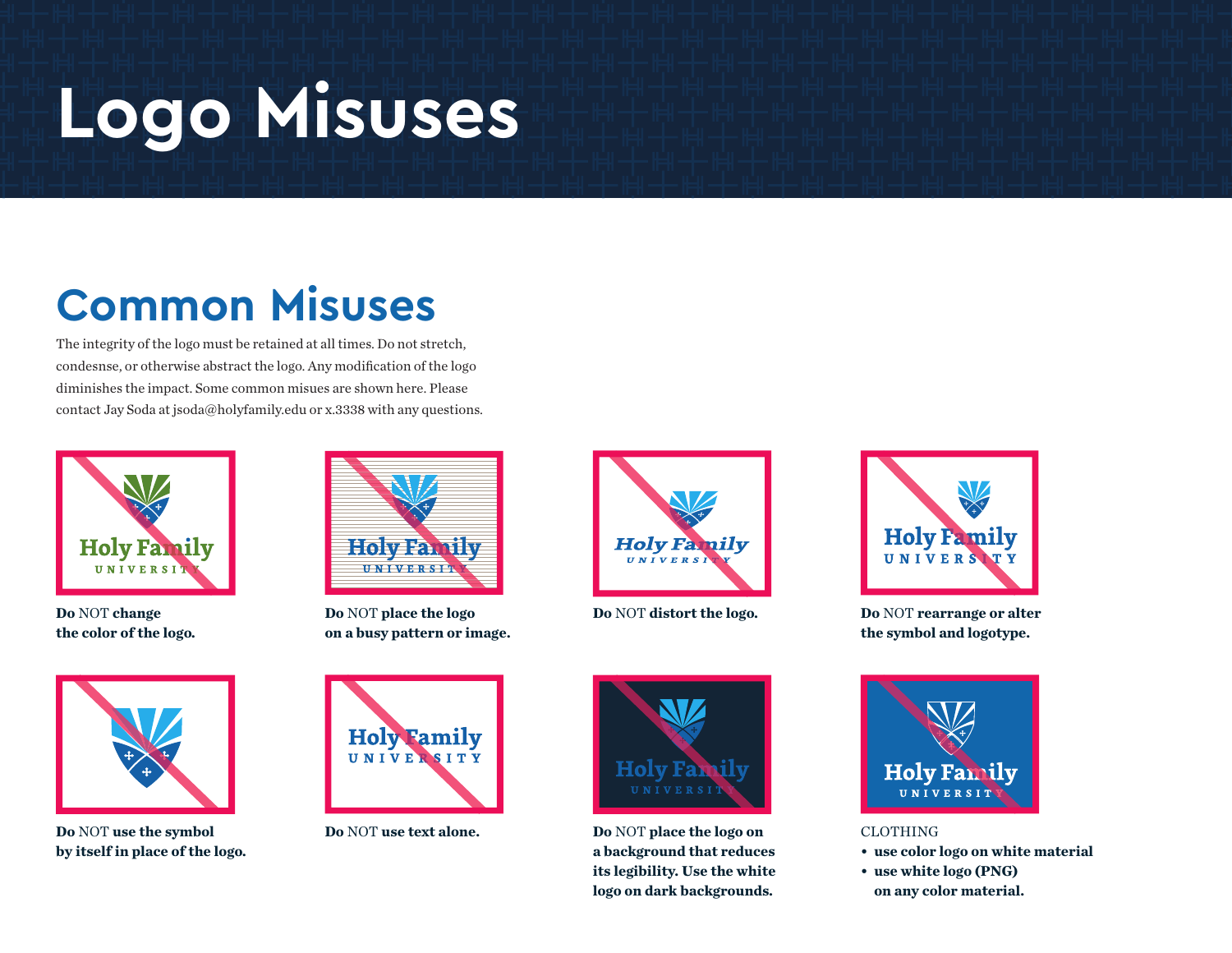# **Typography**

#### TAKE A JOURNEY OF PASSION AND PURPOSE. Take a journey of passion and purpose.

Inspire us with your achievements and get set to make your contribution. Our supportive faculty will do everything possible to ensure your success. *Inspire us with your achievements and get set to make your contribution. Our supportive faculty will do everything possible to ensure your success.*

#### *Holy Family University* **Holy Family University**

#### *Holy Family University* Holy Family University

At Holy Family University, you'll be joining a close-knit community–one predicated on the belief that each student is an important member of our family.

*At Holy Family University, you'll be joining a close-knit community–one predicated on the belief that each student is an important member of our family.*

For headlines and large typography **CERA PRO BLACK**

For headlines and large typography **CERA PRO BLACK**

For body copy along with its various other weights CERA PRO REGULAR

*For body copy along with its various other weights CERA PRO REGULAR ITALIC*

**For headlines and large typography CHRONICLE DISPLAY BOLD**

*For headlines and large typography CHRONICLE DISPLAY BOLD ITALIC*

For headlines and large typography CHRONICLE DISPLAY ROMAN

*For headlines and large typography CHRONICLE DISPLAY ITALIC*

For body copy along with its various other weights CHRONICLE TEXT G1 ROMAN

*For body copy along with its various other weights CHRONICLE TEXT G1 ITALIC*

#### SUBSTITUTE FONTS

We don't have licenses for everyone for the branding fonts, so please use Arial and Georgia as replacement fonts. They are common system fonts so will be readily available.

Arial is to be used in place of Cera.

Georgia is to be used in place of Chronicle.